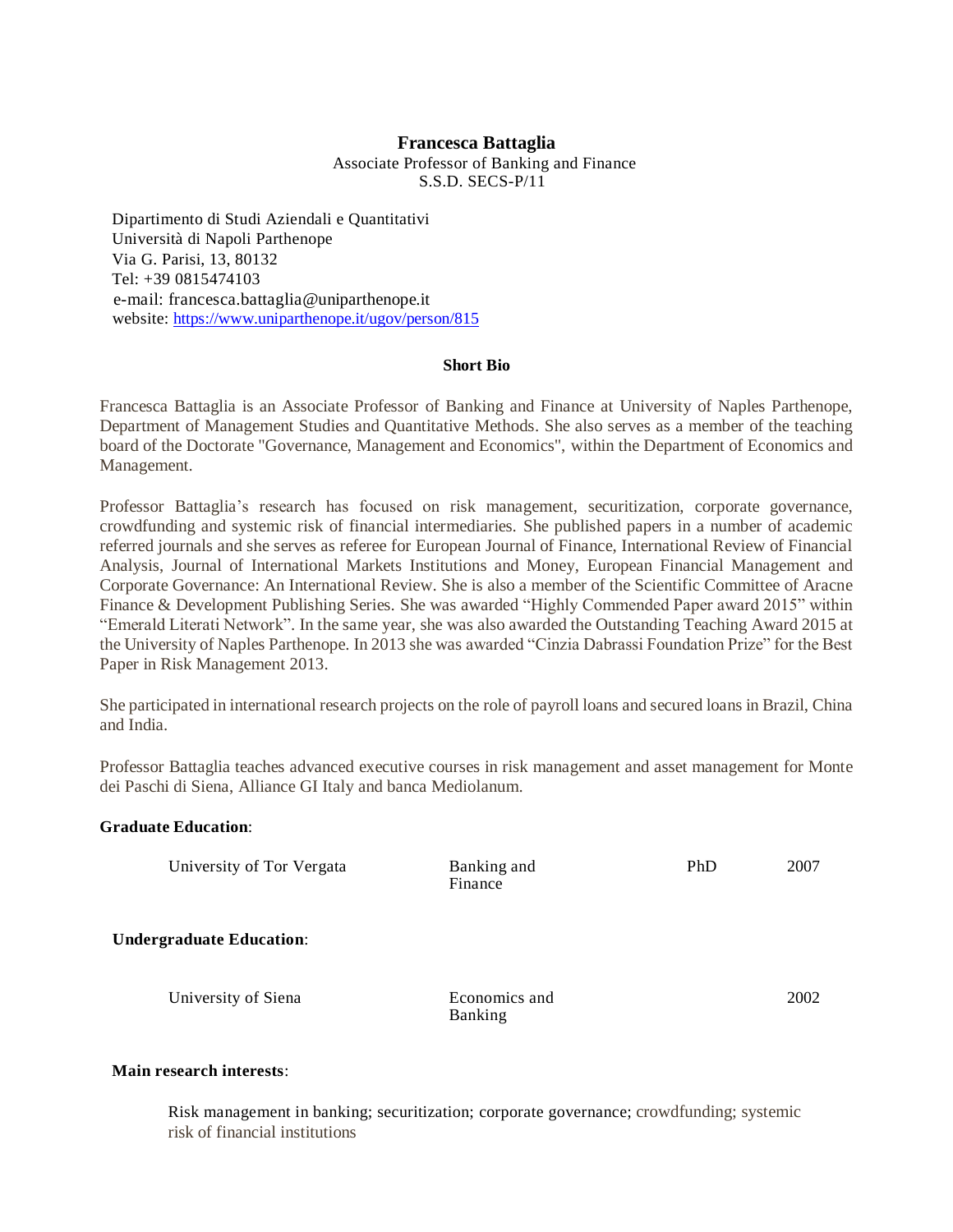# **Main teaching**:

| University of Naples Parthenope | Professor of "Risk"<br>Management in Banking"                     | 2018-19 |
|---------------------------------|-------------------------------------------------------------------|---------|
| University of Naples Parthenope | Professor of "International"<br>Finance"                          | 2018-19 |
| University of Naples Parthenope | Professor of "Financial Risks"<br>Management with<br>Derivatives" | 2018-19 |